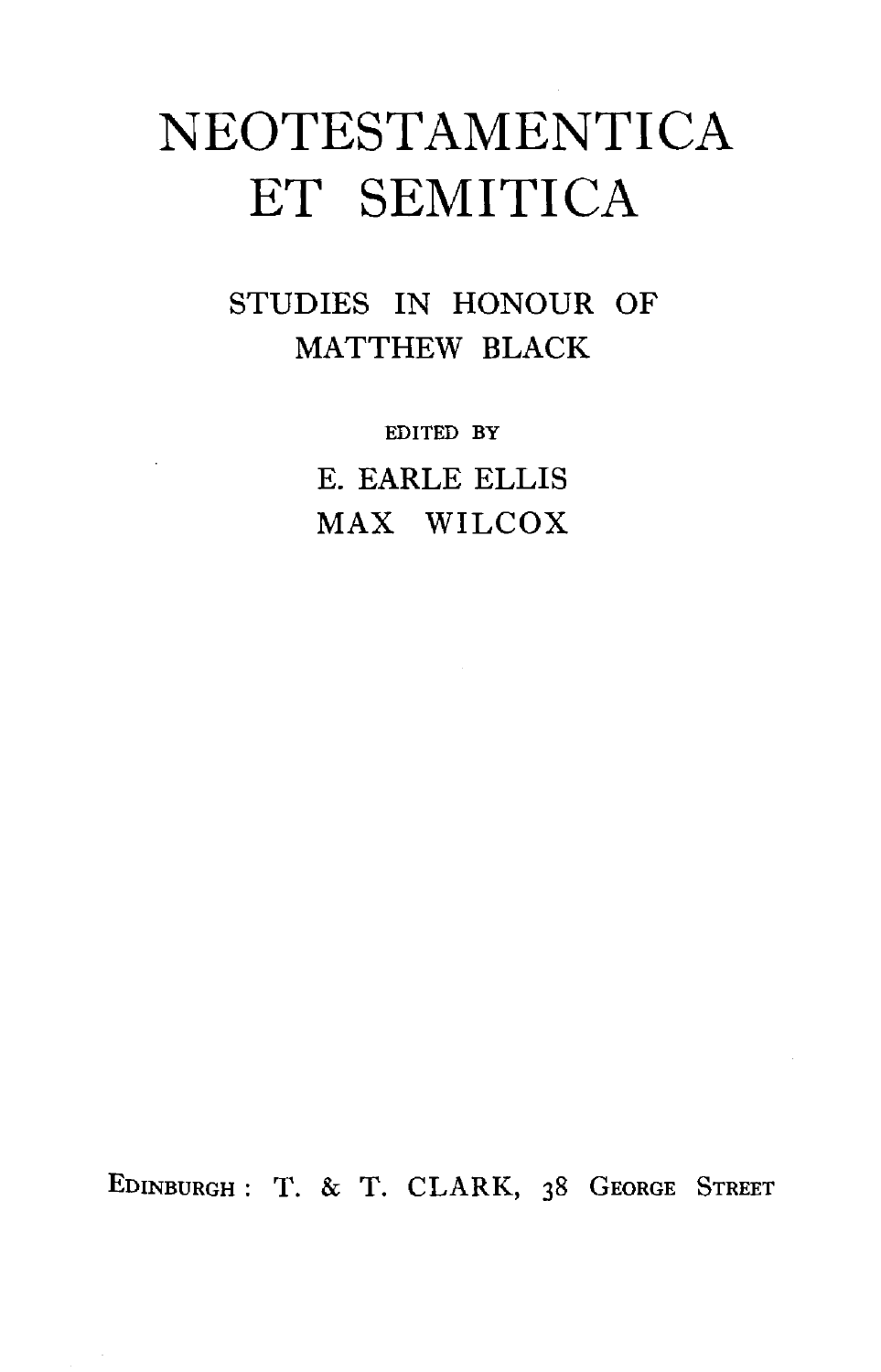# PRINTED IN GREAT BRITAIN BY MORRISON AND GIBB LIMITED FOR

T. & T. CLARK, EDINBURGH

SBN 567 02305 2

FIRST PUBLISHED 1969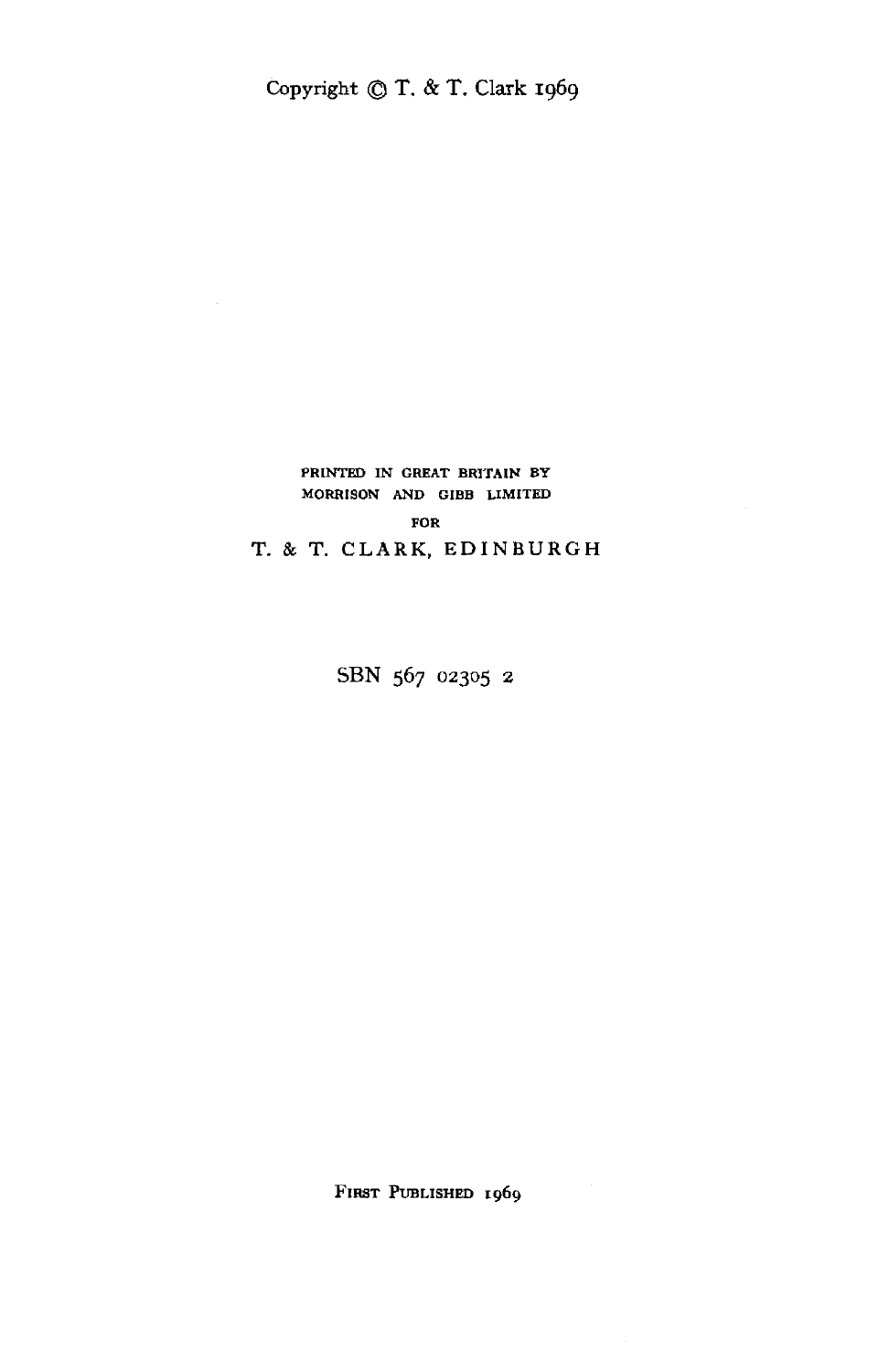# THE BOOK OF DANIEL AND THE QUMRAN COMMUNITY

## F. F. BRUCE

AMONG publications which have influenced the direction of my thought in the field of Gospel studies a prominent place is occupied by the Inaugural Lecture which Matthew Black delivered in October 1952 as Professor of Biblical Criticism and Biblical Antiquities in the University of Edinburgh.<sup>1</sup> In relating the Son of man in the teaching of Jesus to the Servant of the Lord in the book of Isaiah, and both to the Messiah, he adduced in evidence various bodies of literature from the closing centuries B.c., including in particular the book of Daniel and the Qumran texts. The purpose of this contribution in honour of Principal Black is to consider some evidence which would place the book of Daniel and the Qumran texts within one stream of tradition.

When Jesus announces that the time has been fulfilled for the kingdom of God to draw near,<sup>2</sup> or speaks of the Son of man coming with the clouds of heaven;<sup>3</sup> when Paul reminds the Corinthian Christians that the saints will judge the world; 4 when John beholds the last imperial beast blaspheming God, persecuting the saints and exercising universal sway over the bodies and souls of men for forty-two months <sup>5</sup> -in these and many other New Testament passages we see how the visions of Daniel moulded early Christian thought and language. Their influence on general Jewish thought and action in the same period is equally well attested. If the leaders of the revolt against Rome in A.D. 66 were encouraged by an oracle found in their sacred writings to the effect that a man or men from Judaea would attain world dominion at that very time, 6 it is to the book of Daniel that we must look for the oracle, and more particularly to the angelic utterance about the seventy heptads ; 7 nowhere else in the

<sup>1</sup> Published as " Servant of the Lord and Son of Man", *SJT* 6 (1953), 1-11.<br>
<sup>2</sup> Mk 1 : 15. <sup>3</sup> Mk 13 : 26; 14 : 62.<br>
<sup>4</sup> I Co 6 : 2. <sup>6</sup> Rev 13 : 5-8.

a Josephus, *BJ* 6, 312; Tacitus, *Hist.* 5, 13; Suetonius, *Vespasian* 4. 7 Dn 9 : 24-27.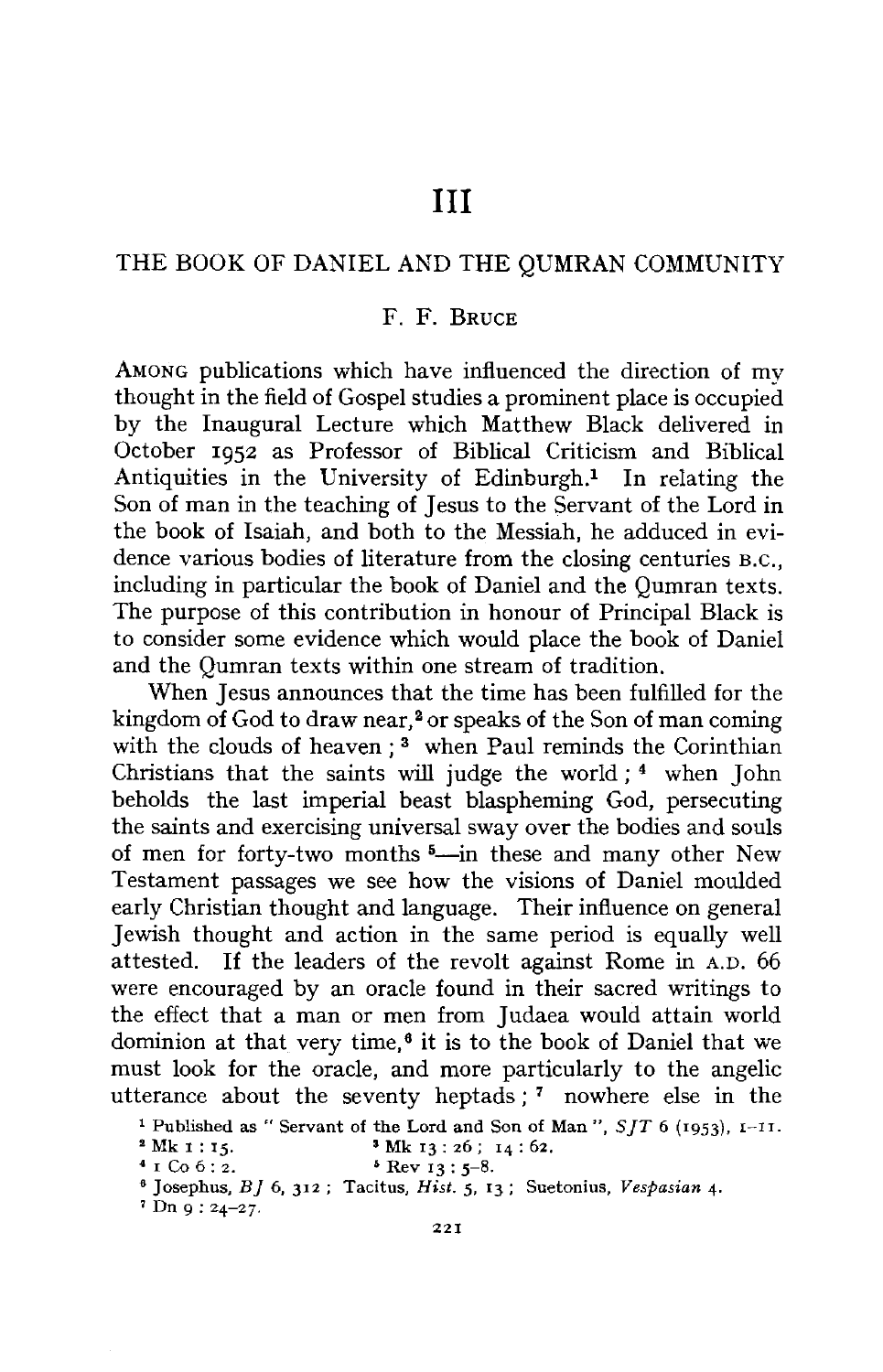Hebrew canon are such precise time-indications given with respect to the future.

But there are grounds for thinking that a century before the beginning of the Christian era at least one group of Jews-the men of Qumran-gave serious thought to the study and interpretation of the book of Daniel, and looked on their "Unique Teacher "<sup>8</sup> as successor-in-chief to the " man greatly beloved " who is the hero of that book.

I

Among the biblical manuscripts found at Qumran are fragments representing seven copies of the book of Daniel. There are fragments of two copies from Cave  $I$  ( $IODn^a$ , exhibiting Dn  $I$ ):  $10-17$  and  $2: 2-6$ , and  $10Dn<sup>b</sup>$ , exhibiting  $Dn \le 22-30$ , of four copies from Cave 4 (one of which, 4QDna, has Dn 2 : 19-35 intact), and of one copy, written on papyrus, from Cave 6 (6QDna, exhibiting Dn  $8:16-17$ , 20-21; 10: 8-16 and  $11:33-36$ , 38). One fragment from Cave I (1QDn<sup>a</sup>) preserves the transition from Hebrew to Aramaic in Dn  $2:4$ ; two fragments from Cave 4  $(4 \text{ODn}^2$  and  $4 \text{ODn}^2$ ) preserve the transition from Aramaic to Hebrew in Dn  $7:28-8$ : I. They shed no further light on the problem of the bilingual character of Daniel.<sup>9</sup>

The portion preserved in  $10Dn^b$  includes the place where the Septuagint incorporates the Prayer of Azariah and the Song of the Three Hebrews, but like the Massoretic text it lacks these additions. The variations between the text of the fragments from Cave I and the Massoretic text are insignificant ; the fragments from the other caves also resemble the Massoretic text, apart from a few variants related to the *Vorlage* of the Septuagint.<sup>10</sup>

 $8$  CD 20: I.

<sup>9</sup>For the Cave r fragments see D. Barthelemy, *Discoveries in the Judaean Desert* 1, Oxford, *1955,* pp. 150-52 ; for the Cave 6 fragments see M. Baillet, J. T. Milik and R. de Vaux, *Discoveries in the judaean Desert of Jordan* 3, Oxford, 1962, *Textes,* pp. 114-16. The Daniel fragments from Cave 4 have not yet been published, but see F. M. Cross, " Le travail d'edition des fragments manuscrits de Qumran: La grotte 4 de Qumran", *RB* 63 (1956), 56-58; *The Ancient Library of Qumran and Modern Biblical Studies,* New York, 1958, p. 33. In the latter place Cross mentions that one of the copies of Daniel from Cave 4 is to be dated palaeographically to the late second century B.C.

palaeographically to the late second century B.c. 1° F. M. Cross, *RB* 63 (1956), 58; J. T. **Milik,** *Ten Years of Discovery in the Wilderness of judaea,* London, 1959, p. 28.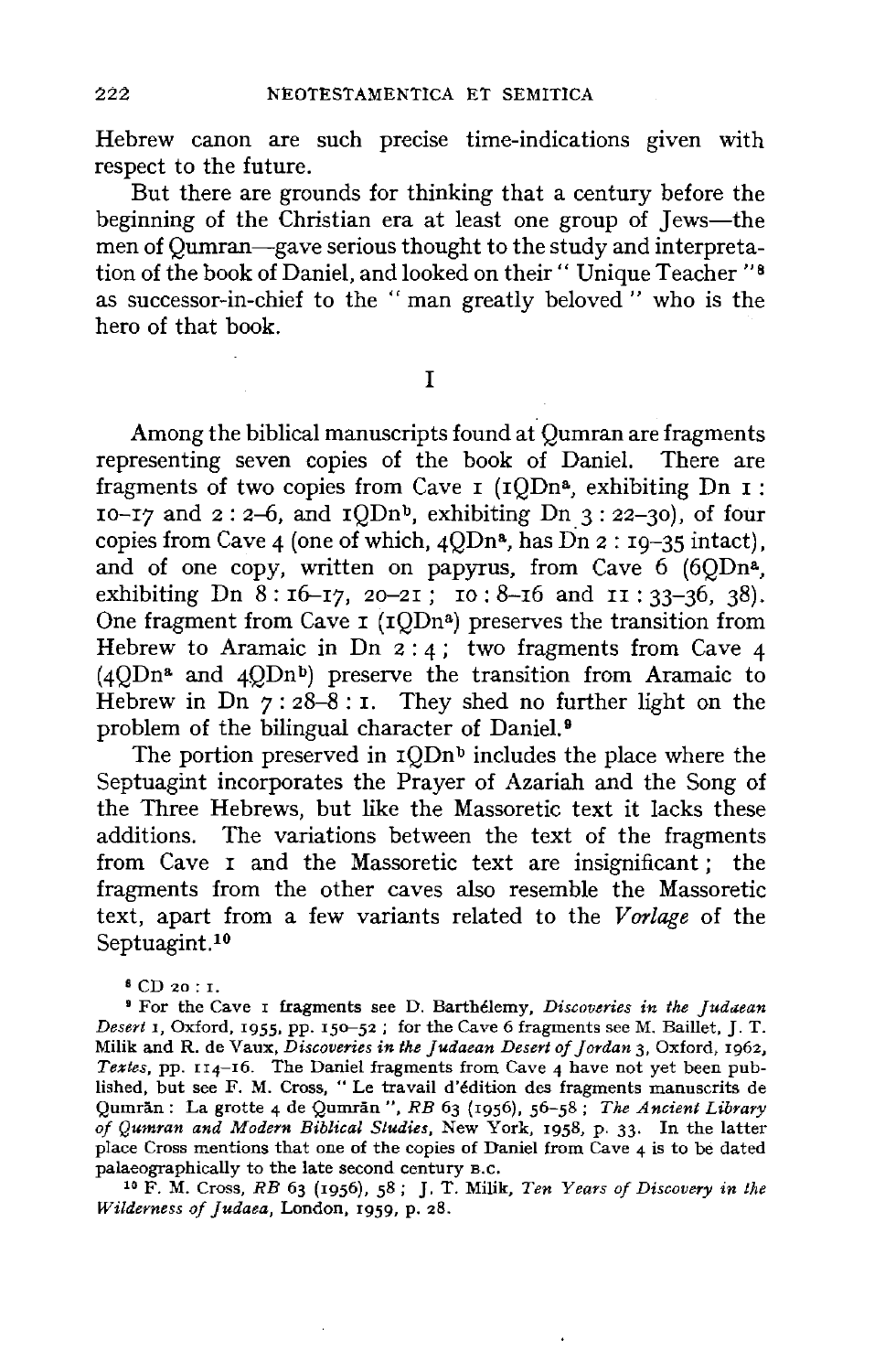The textual character of these fragments throws little light on the question whether the book of Daniel was acknowledged as canonical at Qumran. Neither can we come to any certain conclusion on this question from such premises as the fact that 1QDna has columns of roughly equal height and breadth (whereas other biblical manuscripts from Cave I have columns whose height is twice their breadth), or the fact that the Daniel fragment from Cave 6 is written on papyrus (whereas most biblical manuscripts from Qumran are written on skin), and in a cursive hand.<sup>11</sup> Our judgment on the canonical status of Daniel in the Qumran community must be based on less external criteria.

#### II

In addition to the canonical fragments, other compositions bearing some relation to the canonical book of Daniel have come to light.<sup>12</sup> Of these the most important is the *Prayer of Nabonidus* from Cave 4 (4QOrNab). The best preserved part of this manuscript runs thus :

The words of the prayer which was prayed by Neboni, king of the l[and of] Babylon, [the great] king, [when he was smitten] with a sore inflammation in Teiman by the decree of G[od Most High]. [With a sore inflammation] I was smitten for seven years and I was removed far from (men]. But I [prayed to God Most High] and an exorcist pardoned my sins. He was [a man who was] a Jew from [the exiles in Babylon]. He said: Tell this in writing to give honour and pr[aise and glory] to the name of G[od Most High]. [And I wrote this:]

I was smitten with a s[ore] inflammation in Teiman [by the decree] of God [Most High]. For seven years [I] prayed to the gods of silver and gold, [bronze and iron], wood and stone and clay, because [I thought] them to be gods ...

Here the text breaks off; presumably the king, finding the gods of Babylon powerless to heal **him,** was directed by the Jewish "exorcist" (Aram. *gazer,* as in Dn 2: 27 ; 4: 7 [MT 4: 4] ; 5 : 7, II) to address himself to the God of Israel, and so was cured. The

<sup>11</sup>D. Barthelemy, *Discoveries in the Judaean Desert* 1, pp. 150 f. ; see also F. M. Cross, "Qumran Cave I ", *JBL* 75 (1956), 122 f. (On p. 123 of that article Cross mentions a papyrus copy of Kings found in Cave 6 ; see M. Baillet and others, *Discoveries in the Judaean Desert of Jordan* 3, *Textes,* pp. 107-12.)

" J. T. Milik, " ' Priere de Nabonide ' et autres ecrits d'un cycle de Daniel ", *RB* 63 (1956), 407-15: D. N. Freedman, "The Prayer of Nabonidus ", *BA SOR*  145 (Feb. 1957), 31 f.; W. Dommershausen. *Nabonid im Bucke Daniel,* Mainz, 1964.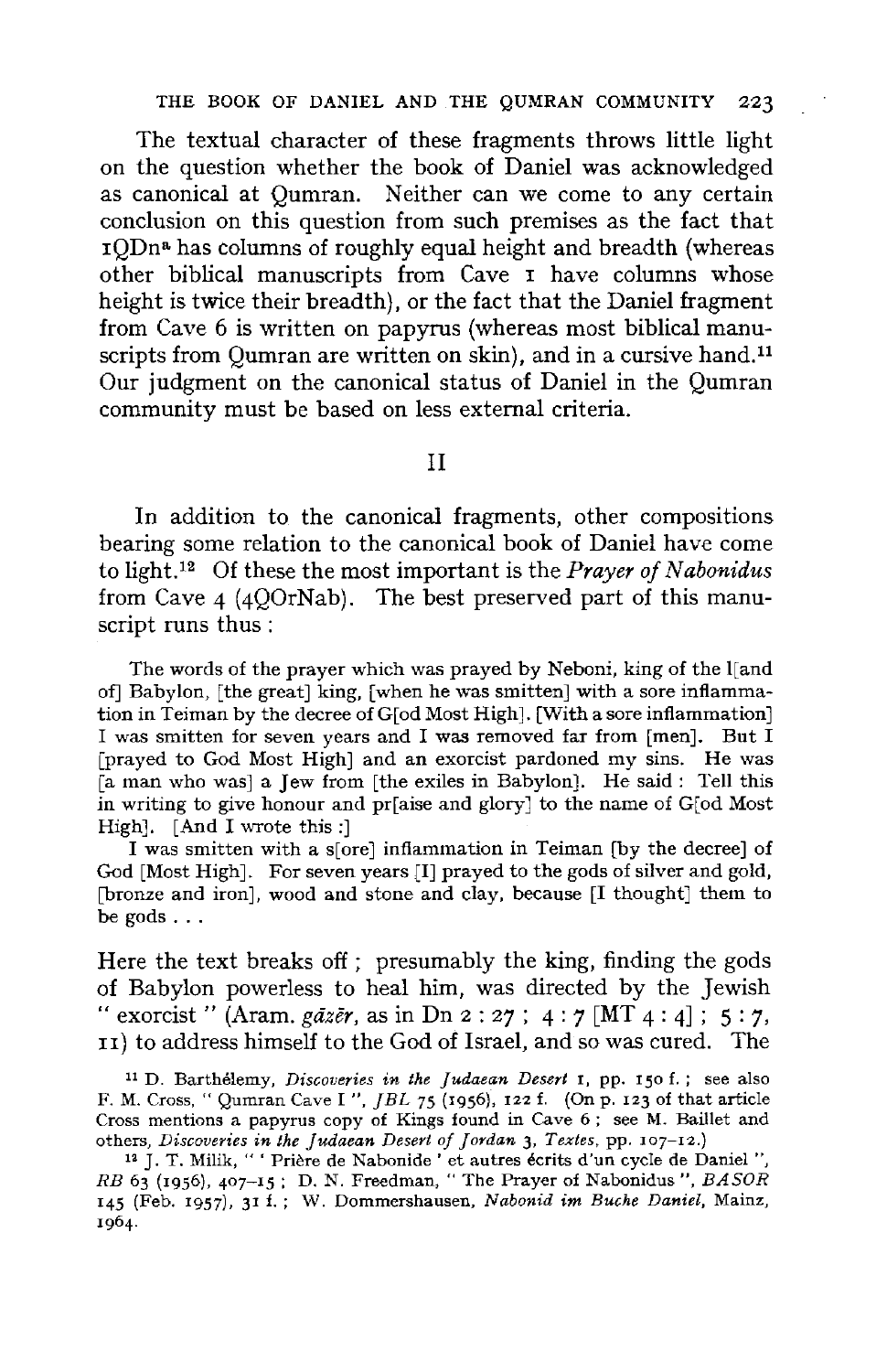exorcist is not named in the extant part of the document ; it is a natural, but not a certain, assumption that he was Daniel. The king's name (Aram. *nbny)* is apparently an abridged form of Nabuna'id, last king of the Neo-Babylonian Empire ( $556-539$  B.C.). The reference to " Teiman " no doubt reflects this king's association with Tema in North Arabia, where, according to his Harran<br>inscription the made his headquarters for ten years<sup>13</sup>. The inscription, he made his headquarters for ten years.<sup>13</sup> fragment's contact with the book of Daniel lies mainly in its general tendency, and partly in the coincidence of the seven years of Nabuna'id's "sore inflammation" with the seven years of Nebuchadnezzar's boanthropy in Dn 4: 25, 32 f. Long before the discovery of the *Prayer of Nabonidus* at *Qumran* it had been suggested—first of all, it appears, by H. Winckler in  $1899^{14}$  that the Nebuchadnezzar of Dn 2-5 is the historical Nabuna'id *(nbnd* having possibly become corrupted to *nbkd,* which was then regarded as an abbreviation of Nebuchadnezzar). Whether the *Prayer of Nabonidus* be taken as a confirmation of this suggestion or not, it is at least plain that the king whose seven years' madness and exile are narrated in Dn 4 was the father of Belshazzar, according to Dn *5* : 18-21.

From Cave 4 we also have fragments of three other Aramaic documents belonging to one or more Daniel cycles (4OpsDn<sup>a,b.c.</sup>). Although these fragments are hopelessly mutilated, it is evident that Daniel is represented as addressing the royal court. He appears to rehearse events from earlier biblical history as well as to foretell the future. One fragment mentions the Flood and the Tower of Babel; another refers to the Egyptian oppression, the Exodus and the crossing of the Jordan. The Babylonian exile is described as the punishment for Israel's idolatry; the "first kingdom" (cf. Dn  $2: 37, 38$ ;  $7: 4$ ) will exercise power for seventy years, until the end of Israel's oppression (cf. Jer *25* : II, 12 ;  $27:7$ ;  $29:10$ ; Dn  $9:2$ ). A foreview is given of events of the Seleucid kingdom, in the course of which mention is made of a king named Balakros (the Macedonian equivalent of  $\phi$ *a* $\lambda$ a*kpós*, " bald "), of which the better known form Balas is a hypocoristic. The foreview points on to the time of the end, when iniquity will be abolished and the saints will be exalted.

<sup>13</sup> C. J. Gadd, " The Harran Inscriptions of N abonidus ", *Anatolian Studies* 8 (1958), 35--92, esp. 57-65, 79-89. 14 H. Winckler, "Die Zeit der Herstellung Judas", *Altorientalische For-*

*schungen* 2 (1899), 210-27.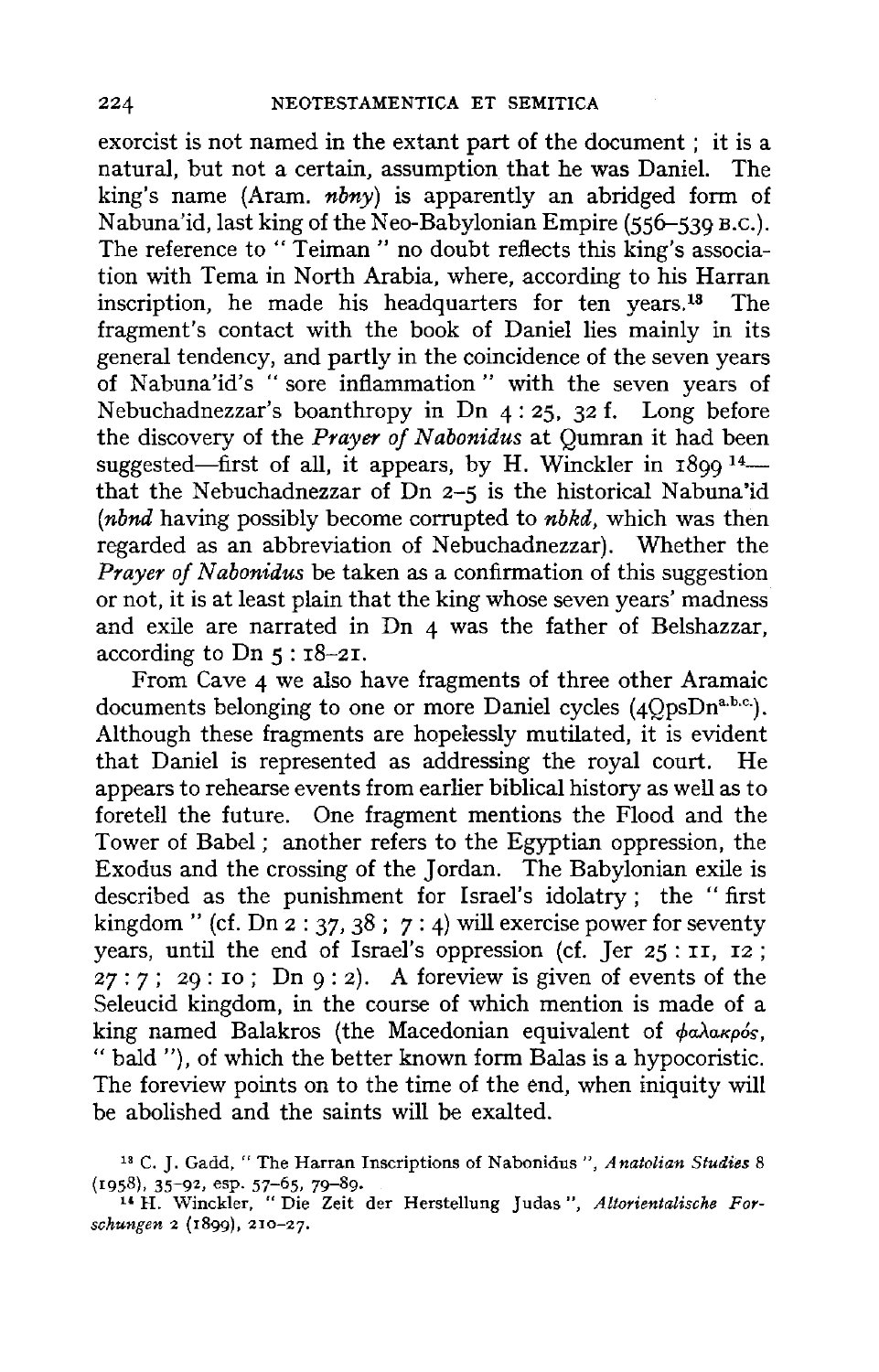These tantalizing fragments indicate (as do the deuterocanonical additions to Daniel) that there was a wider cycle of Daniel stories than that preserved in the Hebrew Bible, and that this wider cycle continued to circulate, and possibly to grow, after the publication (according to Dn  $12:4$ , 9, the "unsealing") of the canonical book.<sup>15</sup> But the Daniel documents from Oumran tend rather to raise new questions than to answer old ones about the composition of the book of Daniel.

## III

In the Aramaic part of Daniel, the solution of various problems is recorded in terms of *raz* " mystery ") and *pesar* (" interpretation"). In Nebuchadnezzar's dreams *razfn* ("mysteries") are communicated to him by God (Dn 2:18, etc.; 4:9 [MT  $4:6$ ]), but they remain mysteries until their *pesar* (" interpretation") is communicated by God to Daniel  $(Dn_2:24, etc. ; 4:18)$ [MT  $4:15$ ], etc.). The communication of the *pesar* is the revelation of the *rdz,* the solution of the mystery. Thus, when the " mystery " of the king's dream about the great image " was revealed to Daniel in a vision of the night " **(Dn** 2 : 19), Daniel was ready to "show the king the interpretation" (Dn 2:24). Thanks to this experience of Daniel's divinely imparted wisdom, Nebuchadnezzar summoned him after his later dream of the great tree, because, said he, " I know ... that no mystery is difficult for you" (Dn  $4:9$  [MT  $4:6$ ]). Daniel accordingly took up the details of the dream one by one and said, " This is the interpretation, 0 king : It is a decree of the Most High, which has come upon my lord the king" (Dn  $4:24$  [MT  $4:21$ ]).

Similarly, the writing on the wall at Belshazzar's feast is an unsolved mystery (although the term *raz* is not expressly used of it) until Daniel reads it off and declares "the interpretation  $(p^e \xi a r)$  of the matter " (Dn 5 : 26); and Daniel himself cannot understand his own dream of the four imperial beasts until at his request one of the angels standing in the presence of the Ancient of Days makes known to him " the interpretation *(pesar)* of the things" (Dn  $7:16$ ); then all becomes plain.

Daniel's use of *pesar* is reminiscent of the use of the Hebrew verb *pātar* and substantive *pitrōn* in the similar stories of Joseph's

<sup>15</sup> Another element of a Daniel cycle appears to be alluded to in Josephus, *Ant.* 10, 264.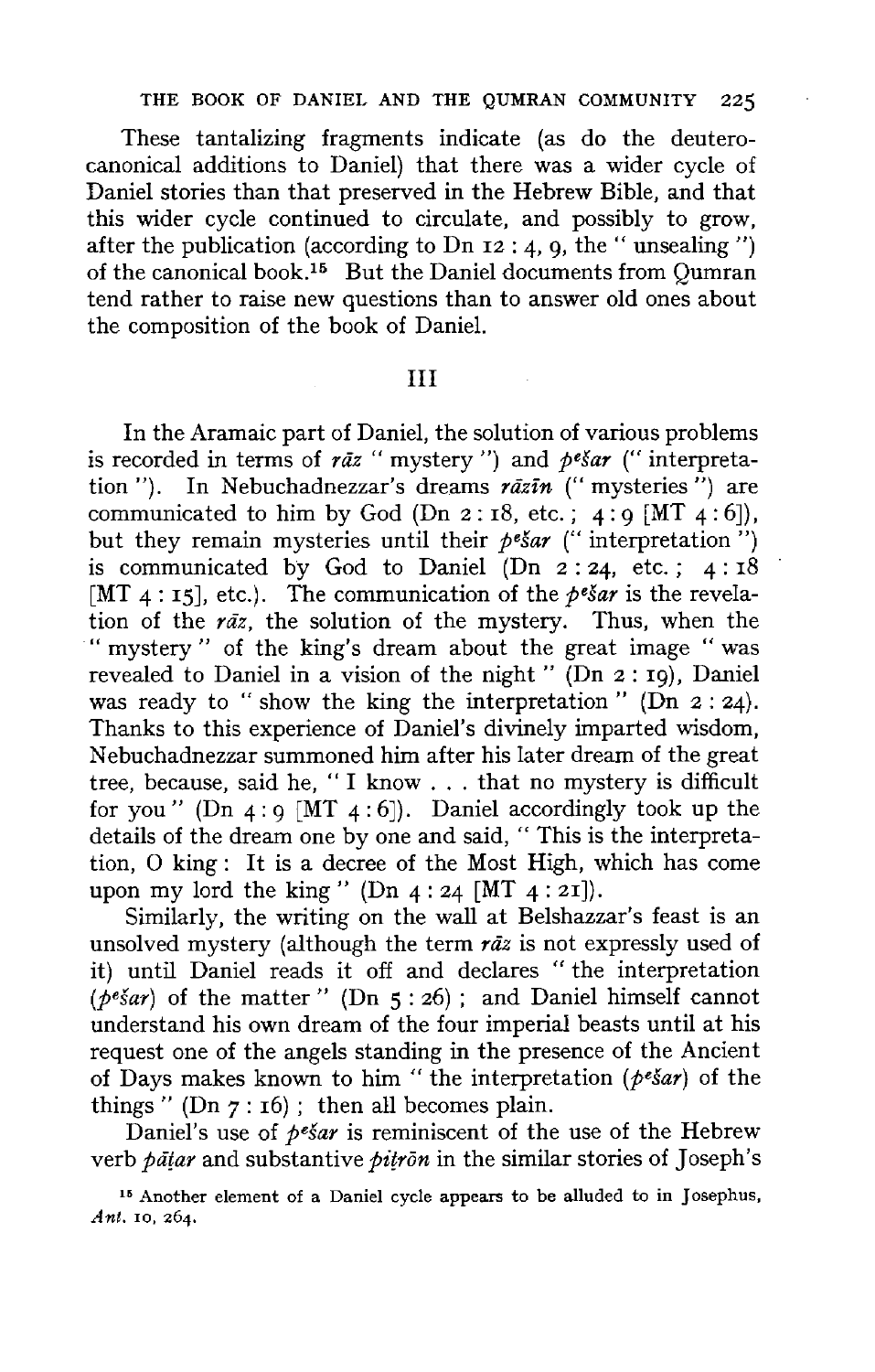interpretation of the dreams of Pharaoh's servants and of Pharaoh himself in Gn 40 : 5 ff. The Hebrew substantive *peser* in Ec 8 : 1 (" who knows the *interpretation* of a thing ? ") is apparently a loanword from Aram. *pesar* ; and this is the word so distinctively used in the Qumran commentaries on biblical texts. A biblical text is like one of the dreams or the writing on the wall in the Aramaic part of Daniel; it is a divine communication, but a comnmnication that remains a mystery until the interpretation also is divinely communicated, and usually to someone other than the recipient of the original communication. The message of God, so to speak, is broken into two halves, the *rtiz* and the *peser,* and either half is given to a different person, so that the message is not understood until the two halves are put together again (we may compare the root meaning of  $\sigma \nu_{\mu}$ *Boλov* from  $\sigma \nu_{\nu}$ -*Báλλειν*. " put together ").16

The person to whom, in Qumran belief, the *peser* of the prophetic oracles was pre-eminently granted was the Teacher of Righteousness. In particular, God made known to him the time at which the prophets' words would come to pass, for this knowledge had been withheld from the prophets themselves. For example, "God commanded Habakkuk to write the things that were coming upon the last generation, but the fulfilment of the epoch he did not make known to him. And as for the words, *so he may run who reads it,* their interpretation *(peser)* concerns the Teacher of Righteousness, to whom God made known all the mysteries (rāzīm) of the words of his servants the prophets"  $(10pHab \, 7: 1-5)$ . This is in line with what is said of the faithful remnant at the beginning of the Zadokite *Admonition:* "God took note of their deeds, for they sought him with a perfect heart, and he raised up for them a Teacher of Righteousness to lead them in the way of his heart, that he might make known to the last generations what he was about to do to the last generation-the congregation of deceivers" (CD  $r : r0-r2$ ).

As in Dn  $2:27$  ff. the interpretation makes it plain that the mystery conveyed to Nebuchadnezzar in his dream portended what was going to happen " in the latter days ", so in the belief of the Qumran community the mysteries of God were conveyed to the prophets in order that the last generations might know what God was going to do to the last generation. And the fact that the

<sup>16</sup> Compare the unintelligibility of glossolalic utterances ("mysteries") in I Co 14 : 2-5 unless an interpretation is provided.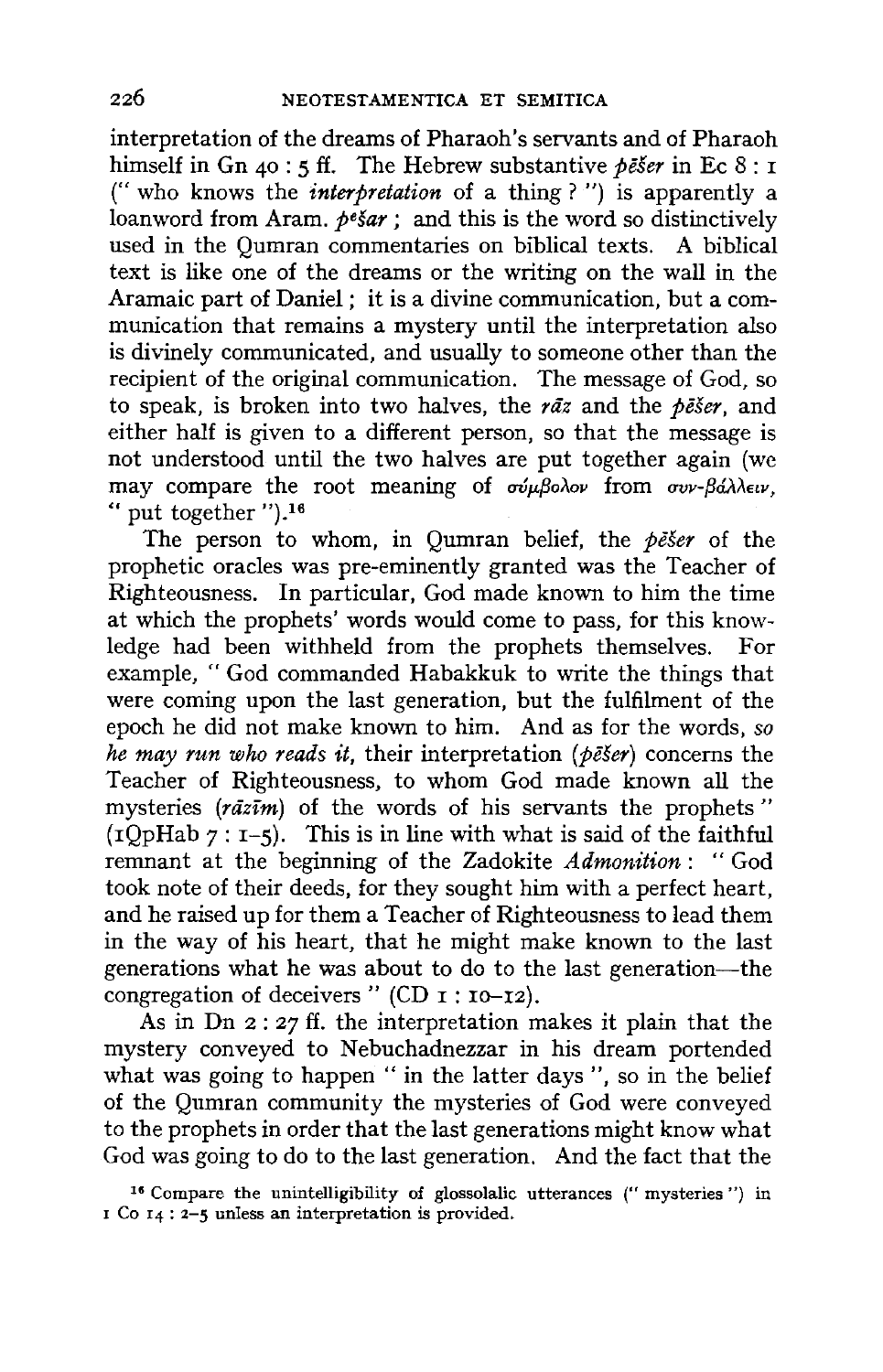interpretation of these mysteries was entrusted to the Teacher of Righteousness was a token that the generation of the end-time was on the point of appearing-if indeed it had not already appeared.

To this we have a close parallel in the New Testament. At the beginning of his ministry Jesus announces, in language which echoes  $\overrightarrow{D}$ n 7: 22, that "the time is fulfilled, and the kingdom of God is at hand " (Mk  $r : r5$ ), and later he congratulates his disciples because they see and hear things to which prophets and righteous men looked forward eagerly without witnessing them in their lifetime (Mt  $13 : 16$  f.; Lk  $10 : 23$  f.). To them, he said, had been made known that mystery of the kingdom of God which remained a riddle to those outside  $(Mk 4: II)$ . According to  $I P I$ : 5,  $IQ-I2$ , the "salvation ready to be revealed in the last time " was foretold by the prophets, but the date and other circumstances of its revelation were withheld from them ; they " searched and inquired about this salvation " in an endeavour to ascertain " what person or time was indicated by the Spirit of Christ within them when predicting the sufferings of Christ and the subsequent glory ". These predictions, it is implied, had relevance not to the prophets and their contemporaries so much as to Christians living in the first century A.D. But Christians living in the first century A.D. had no need to search and inquire, for they had been taught the interpretation of these predictions : " This is that which was spoken through the prophet  $\ddot{''}$  (Ac  $2:16$ ). The person was Jesus; the time was now. Similarly, with regard to one specific aspect of the long foretold salvation, Paul is enabled by revelation to divulge a mystery which was hidden from ages and generations but has now been manifested to the people of God (Col  $1: 26$ ; cf. Eph  $3: 2$  ff.).

## IV

With this emphasis on the time at which the Hebrew prophecies were to be fulfilled we may compare a remark which Josephus makes about Daniel, that " he was not only wont to prophesy future things, as did the other prophets, but he also fixed the time at which these would come to pass" *(Ant.* ro, 267). This kind of insight is expressed in both the Hebrew and Aramaic parts of Daniel by the root *skl* (among others); in the Hebrew part of the book it is expressed particularly by the Hiph<sup>•</sup>il, used both transi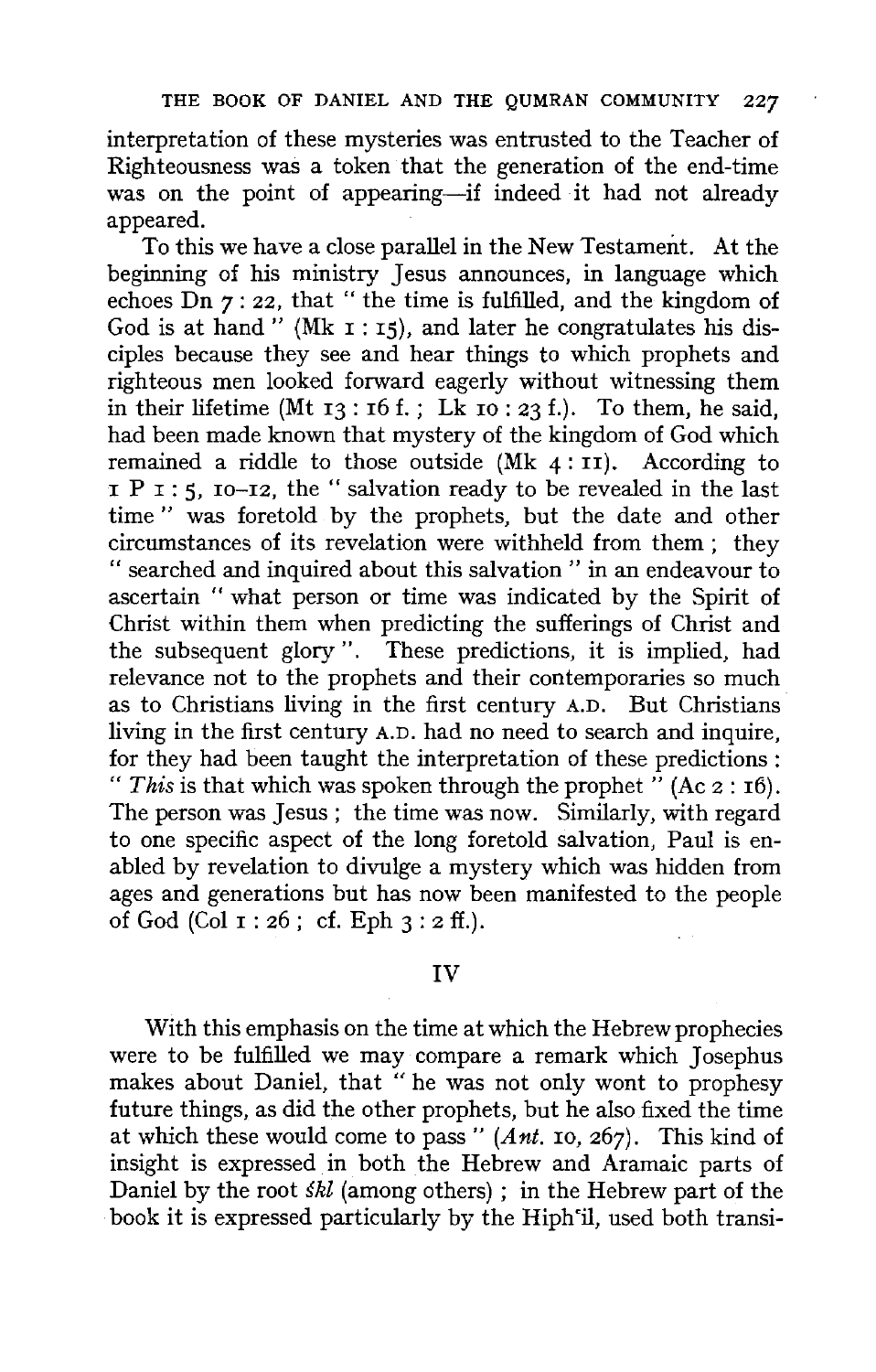tively and intransitively. Thus, when Gabriel is about to make the revelation of the seventy heptads to Daniel, he says, " I have now come out to cause you to be wise *(lthaskitefsa)* with understanding ... Know therefore and become wise (w*6taskel)* that ... there shall be seven heptads" (Dn  $9:22, 25$ ). In the same way the Hiph'il participle *maskil* is used in Daniel's last vision to denote those who impart to others the insight which they themselves possess into the time and character of the eschatological events : " none of the wicked shall understand, but the *maskilim*  shall understand" (Dn 12: IO). These *maskilim* have a part to play before the end-time comes ; when the minds of many are confused by the arguments and example of the apostates, "those who make the people wise *(maskile 'am)* shall make many understand ", although their faithfulness means that they will be subject to the severest persecution during Antiochus's attempt to abolish the true worship of God : " they shall fall by sword and flame, by captivity and plunder, for some days "  $(Dn I1 : 33)$ . Indeed, so subtle will be the temptation, so fierce the persecution, that even " some of the *maskilim* shall fall ", but their defection serves but to refine the ranks of the faithful (Dn II : 35). And when at last the righteous triumph with Michael's help and the faithful departed are raised to everlasting life, " the *maskilim*  shall shine like the brightness of the firmament ; and those who turn many to righteousness, like the stars for ever and ever "  $(Dn 12: 3).<sup>17</sup>$ 

The Qumran community appears to have stood in the direct succession of those faithful *maskilim*.<sup>18</sup> The root *skl* is used in

 $17$  CD 3: 10-19 indicates that the Qumran community started as a splinter group, the faithful remnant of an originally larger number of covenanters, many of whom proved disloyal. This chimes in with the statement that Daniel's *maskilim* were purified and reduced in number by the defection of those whose loyalty proved unequal to the beguilement of flattery and the strain of persecution. The Qumran community evidently regarded the majority of the heirs of the earlier *fulsiifim* (those who became the party of the Pharisees) as unworthy of the covenant. A comparison of what is said in Dn 12 : 3 about the *maskilim*  with what is said about the 'Ebed Yahweh-that he will deal wisely ( $y$ ashil) and " make many to be accounted righteous" (Is  $52 : 13 : 53 : 11$ )—suggests that the *maskilim* fulfil corporately the portrait of the 'Ebed Yahweh. The Qumran community probably thought of itself as fulfilling the propitiatory ministry of the 'Ebed Yahweh (1QS 5: 6-7; 9: 3-5; 1QSa 1: 1-3) and the judicial ministry of the Son of man (1QpHab *5* : 3-6), although these two designations do not occur explicitly in the Qumran texts.

<sup>18</sup> It may also be asked whether the designation  $k^e d\delta \delta \epsilon$  'elyon in CD 20: 8 is the deliberate equivalent of the *kaddiše* 'elyonin in Dn  $7:18$ , 22, 25, 27, and whether the Qumran community regarded itself as constituting in this sense " the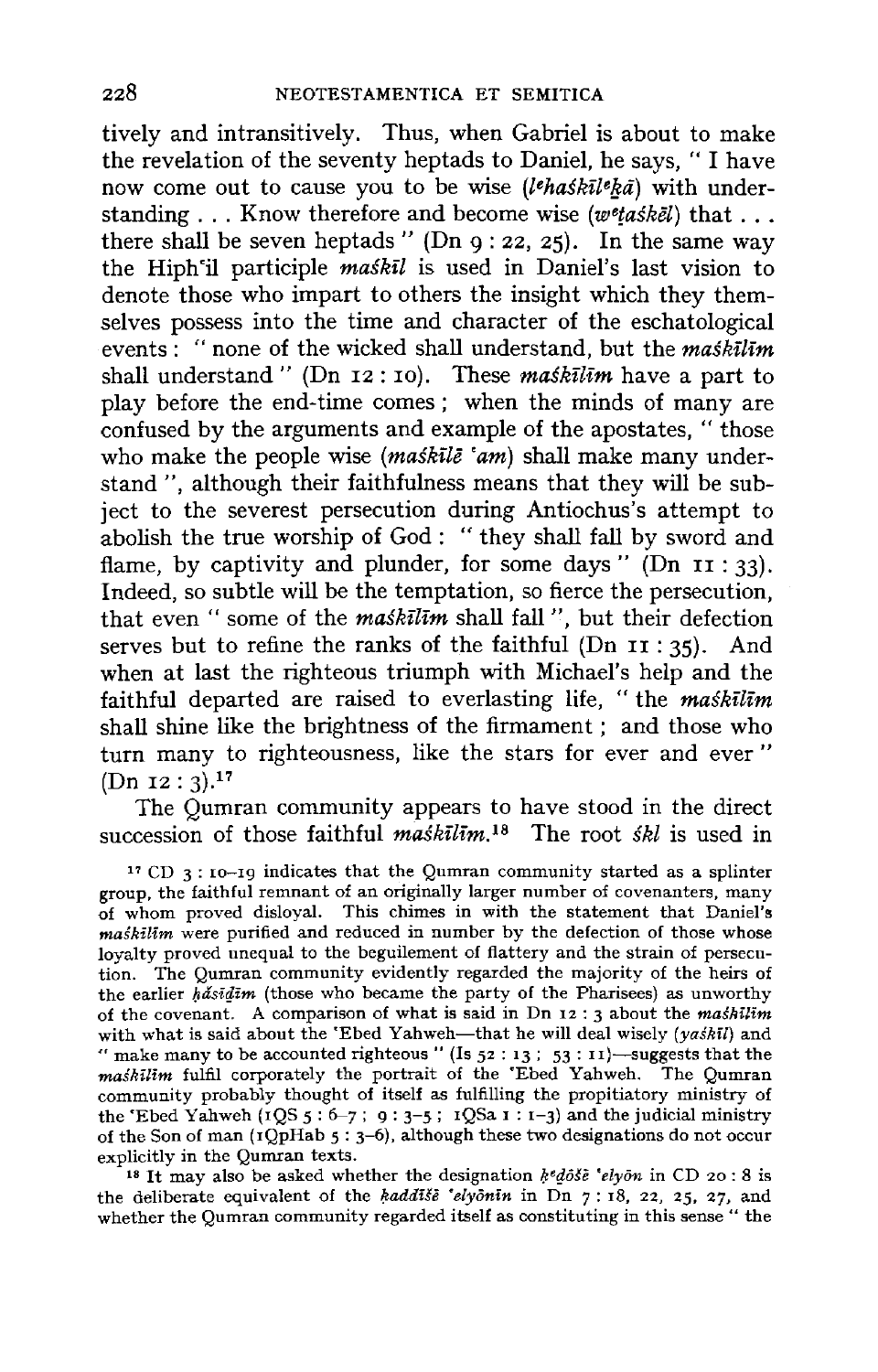the same way in the Qumran texts as in Daniel. For example, the *Rule of the Community* prescribes that the *maskil* (the " Instructor ") shall, among other duties, " teach true knowledge and righteous judgment to those who choose the Way, to direct each in knowledge according to his spirit and the ordering of the time, and so to instruct them *(lehaskilam)* in the marvellous and true mysteries (beraze pele' we'emet) among the men of the community that each may walk perfectly with his neighbour in all that is revealed to them"  $(1\overline{Q}S q: 17-19)$ . The singer in the *Hymns of Thanksgiving repeatedly praises God for giving him insight (sekel)* to understand his marvels  $(IQH II : 27 f.)$ : "as for me", he says, "as a *maskil* have I come to know thee, my God, through the spirit that thou hast given me, and by thy Holy Spirit I have faithfully listened to thy marvellous secret counsel" ( $1$ QH 12 : 11 f.). The *maskil* here, as in Daniel, is one who, having received from God understanding in his hidden purpose, is thus in a position to impart that understanding to others.

The *maskilim* of Daniel, bearing the brunt of the persecution under Antiochus, looked for divine intervention to bring the persecution to an end. Their spiritual kinship was with those loyal souls who fled, early in the persecution, to dwell in the wilderness according to the law of God, and were slaughtered to a man because they would neither offer resistance to their enemies nor leave their caves on the sabbath day (1 Mac  $2: 29-38$ ). Yet, while we admire their fidelity, we may wonder what would have been the outcome of the struggle if their policy had prevailed. The majority of the *hasidim* judged that the situation demanded common action with the Hasmonaean insurgents (1 Mac 2 : 42). To the *maskilim* of Daniel, however, the Hasmonaean resistance was but " a little help " (Dn II : 34). Their expectation was that the persecution would increase in severity, that the king would go on acting according to his will and prospering," till the indignation is accomplished ; for what is determined shall be done " (Dn II : 36). Then he would come to his end, with none to help him, whereas the archangel Michael would arise as the champion of the people of God. The distress would reach its climax ; there would be a time of trouble such as men had never known, but those

saints of the Most High ". Much depends on whether the designation in one or both places denotes men or angels ; for the latter interpretation see Chaim Rabin, *The Zadokite Documents*, Oxford, <sup>2</sup>1958, pp. 38 f. ; J. Barr, " Daniel ". in Peake's Commentary on the Bible, London, <sup>2</sup>1962, p. 598.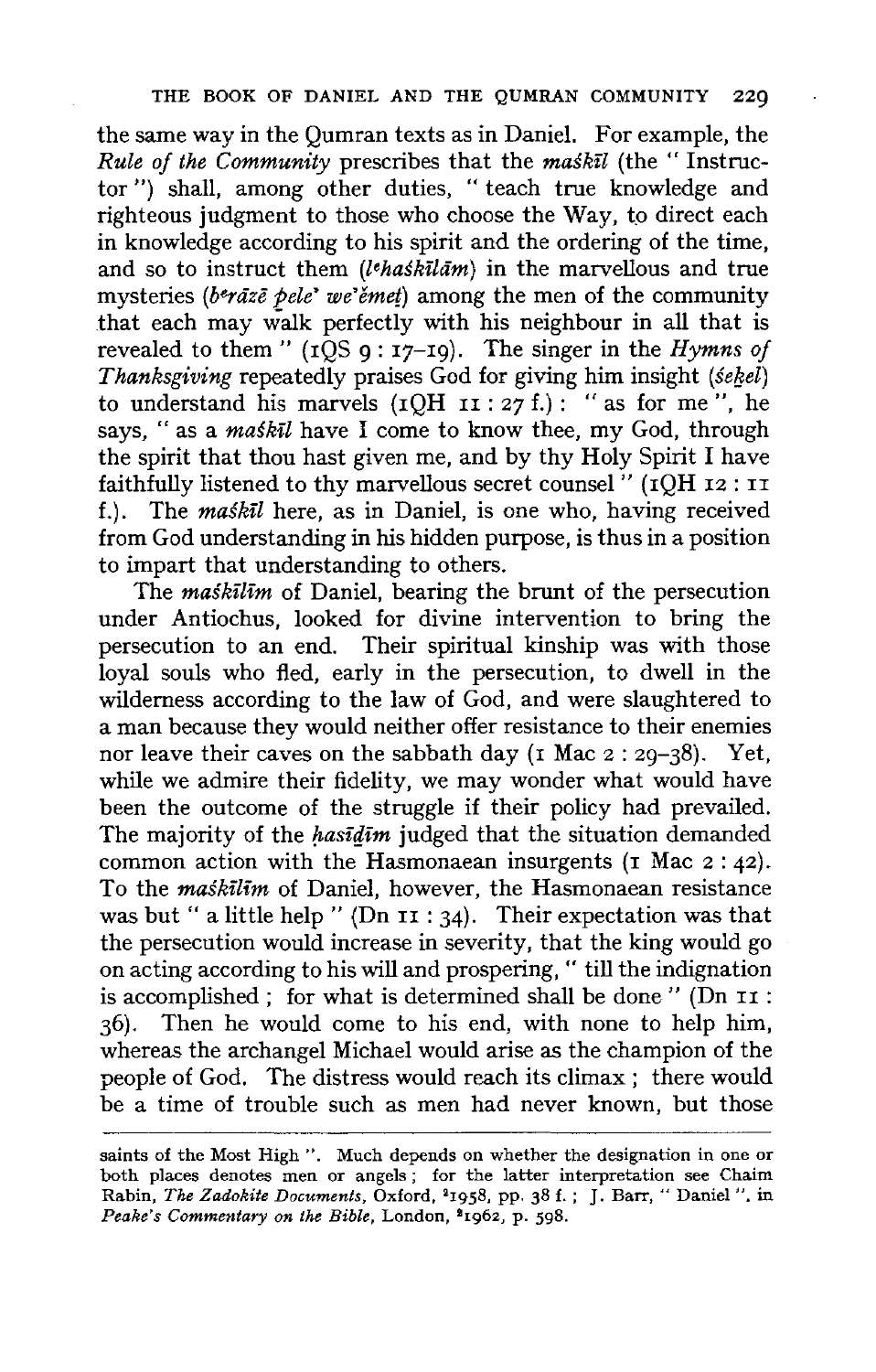enrolled for life would endure to the end and be saved. Let Daniel seal up the record of his vision ; when the time of fulfilment came, it would be unsealed and vindicated as true.

V

What happened we know. The "little help" provided by the Hasmonaeans proved greater than the *maskilim* had expected. The abomination of desolation was removed, religious freedom was recovered, the daily sacrifice and other details of the temple worship were resumed. But the resurrection age did not dawn. Instead, the Hasmonaeans won political independence in addition to religious freedom, and established their dynasty of priest-kings. This new order gave little satisfaction to the puritan convictions of the *maskilim* or to their legitimist espousal of the exclusive right of the house of Zadok to exercise the high priesthood in Israel. Whatever some enthusiastic adherents of the Hasmonaeans might think, the *maskilim* could not see in their regime the establishment of everlasting righteousness which was to come, according to Daniel's third vision, at the expiry of seventy heptads " from the going forth of the word to restore and to build Jerusalem" (Dn  $q: z_5$ ).

The oracle of the seventy heptads is itself a reinterpretation of Jeremiah's prediction that seventy years would pass before the desolations of Jerusalem came to an end (Jer  $25: 12$ ;  $29: 10$ ); this reinterpretation is a sample of a line of biblical exegesis which we find variously reproduced in the Qumran texts and in the New Testament.19 It may be regarded as a further indication of the affinity between Daniel and the Qumran community that the seventy heptads, on their usual interpretation, are bound up with the fortunes of the house of Zadok. The first seven heptads terminate with the installation of Jeshua as first Zadokite high priest in the post-exilic Temple ; 20 the sixty-two heptads that

<sup>19</sup>K. Elliger, *Studien zum Habakuk-Kommentar vom Toten Meer,* Tiibingen, 1953, pp. 156 f. Another example is the reinterpretation of Balaam's ships from Kittim {Nu 24: 24) in Dn II : 30, discussed below. We may compare the way in which the warning of Hab 1 : 5, "Look among the nations, and see . . ." (itself an echo of Is 29: 14) is applied to the coming of the Kittim (Romans) by the Qumran commentator (rQpHab 2: 12) and to the situation created by the apostolic preaching by Paul in Ac 13 : 41.

 $20$  Dn 9:25 (māšiah nāgid).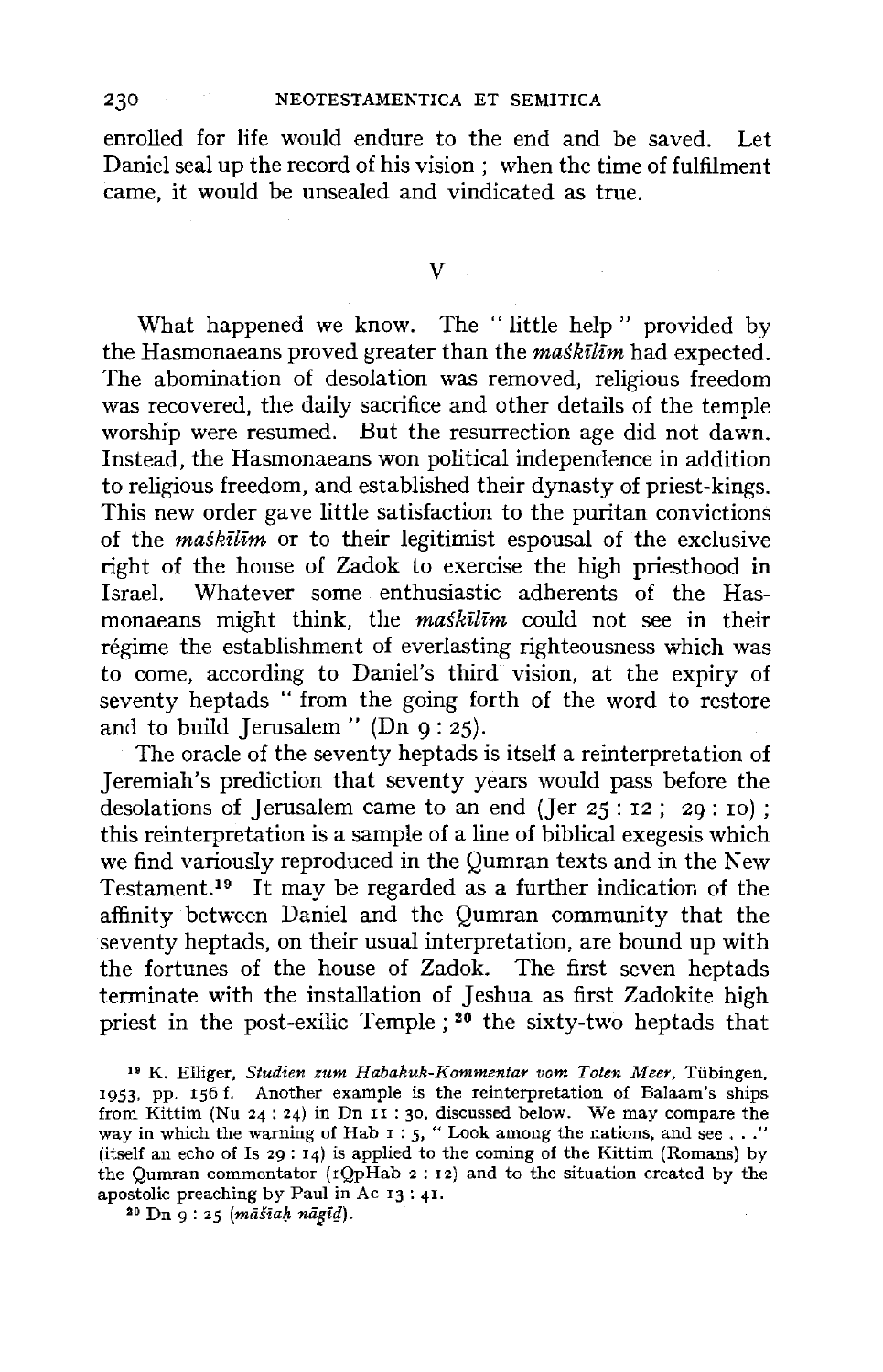follow terminate with the deposition and assassination of the last legitimate Zadokite high priest, Onias III.21 Both the restoration of the Zadokite priesthood after the exile and its cessation in the reign of Antiochus are viewed as fateful epochs.

With the postponement of the desired consummation the seventy heptads, or at least the seventieth heptad, had to be reinterpreted by Daniel's successors as he himself had recorded the reinterpretation of Jeremiah's seventy years. The history of the exegesis of the seventy heptads in Jewish and Christian circles is largely the history of this further reinterpretation. First the seventieth heptad was identified with the seven years' interregnum in the high-priesthood between Alcimus and Jonathan; 22 then the chronology of the post-exilic period was remodelled so as to make the last heptad begin with the accession of Alexander Jannaeus in 103 B.C.<sup>23</sup> But in the event Jannaeus's reign lasted much longer than seven years, and the seventieth heptad seems to have been stretched to cover the whole period of Hasmonaean rule.<sup>24</sup> Josephus and some parts of the New Testament attest a reinterpretation in which the oracle points to the events of A.D. 70.<sup>25</sup> The chronology of *Seder 'Olam*, on which the traditional Jewish calendar is based, reckons the seventy heptads as extending from the destruction of the First Temple by the Babylonians to the destruction of the Second Temple by the Romans. Irenaeus and Hippolytus, making the first sixtynine heptads end with the coming of Jesus as the Christ, envisage a gap between them and the seventieth heptad, which they

22 This interpretation is reflected in Josephus, *Ant.* 20, 237.

•• This interpretation is reflected in Josephus, *Ant.* 13, 301 and is responsible for the inflation by half a century of Josephus's chronology of the period between Cyrus and the Hasmonaeans. See also Eusebius, *Dem. Ev.* 8, 2.

<sup>24</sup> Test XII Levi 16: 1-17: 11.

<sup>25</sup> Josephus identified Vespasian with the coming prince of Dn 9: 26 (BJ 6, 313), the cessation of sacrifice and offering with the discontinuance of the daily sacrifice on 17 Panemos, A.D. 70 ( $BJ$  6, 94), and the crowning abomination with the victors' worship of their standards in the temple precincts *(Bf* 6, 316). Either this last event or Gaius's attempt to set up his image in the Jerusalem temple is the " abomination of desolation" of Mk  $13:14$  ||Mt  $24:15$ . The "forty-two months " during which the Gentiles will " trample over the holy city " (Rev II : 2)-concurrent, no doubt, with the period during which the two witnesses prophesy (Rev II : 3), the mother-church is sheltered in the wilderness (Rev 12 : 6,  $14)$  and the beast from the abyss exercises authority (Rev 13:5)-represent a reinterpretation of the half week of Dn  $9:27$  (compare Dn  $7:25$ ; 12:7). Similarly the beast from the abyss itself (Rev II : 7;  $I_3$  : 1-8, etc.) represents a reinterpretation of the four beasts of Dn 7 : 3-8, more especially of the fourth.

<sup>&</sup>lt;sup>21</sup> Dn 9:26 (yikkārēt māšiah we'en lõ).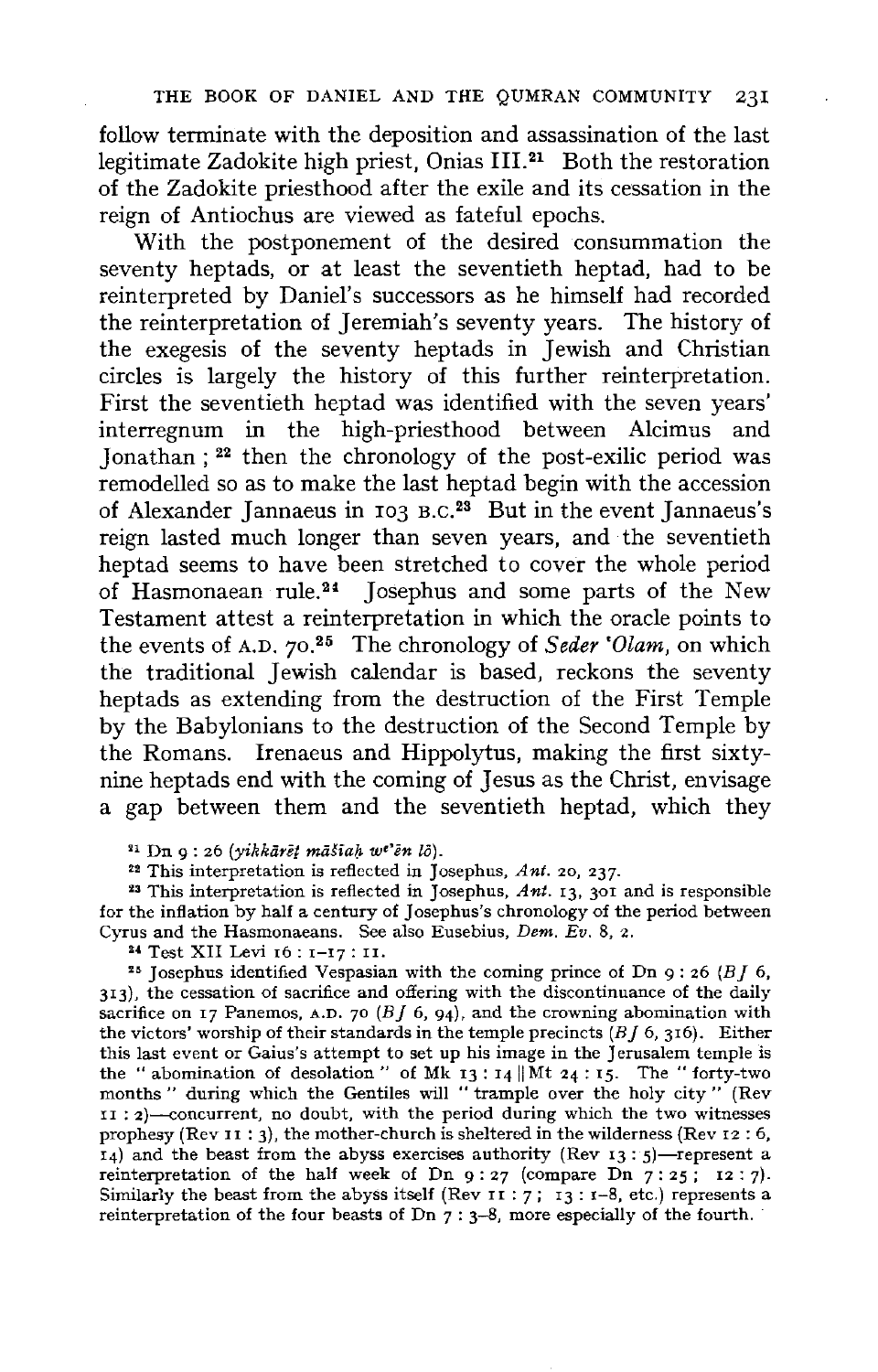interpret in terms of the rise and overthrow of Antichrist in the near future.<sup>26</sup>

What light do the Qumran texts cast on the interpretation of the seventy heptads ? No direct answer to this question is available, but we may have pointers to an answer in the account of the Teacher of Righteousness in the Zadokite *Admonition.*  Bewildered and unhappy at the untoward turn of events, unable to accept the Hasmonaean ascendancy as the fulfilment of God's purpose, the *maskilim* greeted with thankful relief the appearance of the Teacher of Righteousness who explained the sacred scriptures to them and showed them the part they were to play in promoting the divine purpose revealed in those scriptures. The Zadokite writer dates the rise of this godly community 390 years after God had given his people into the hands of Nebuchadnezzar (CD I : *5* f.). For twenty years they groped for the right way until the Teacher of Righteousness was raised up as their guide (CD 1: 9-11). The reference to 390 years is in all probability a reinterpretation of the 390 days during which Ezekiel was commanded to bear the iniquity of the house of Israel, each day representing a year (Ezk 4: 4 f.). But the Zadokite writer seems *to* incorporate this figure into a more comprehensive scheme, based perhaps on Daniel's prophecy of the seventy heptads. If *to* the 390 years we add the 20 years of groping before the Teacher of Righteousness arose, together with the 40 years that were to elapse after the Teacher's death "until the consuming of all the men of war who returned with the Man of Falsehood" (CD 20:14 f.),<sup>27</sup> we have 450 years. But to these 450 years we have to add the unknown duration of the Teacher's ministry. Seeing we are in any case dealing with schematic numbers rather than with numbers which a chronologer could use, we may tentatively postulate the schematic period of 40 years for the Teacher's ministry, and this, added to the figures already specified, would provide a period of 490 years (seventy heptads) from the emergence of the godly community to the extirpation of evildoers. This reconstruction must remain entirely hypothetical unless and until more definite evidence

<sup>,.</sup> Irenaeus, *Haer. 5,* 25, 4; Hippolytus, *Comm. on Daniel* 12-22 ; *Antichrist*  43.

<sup>&</sup>lt;sup>27</sup> This language echoes Dt  $2: 14-16$ . Compare the forty years after which the wicked are to be no more  $(4QpPs37,$  fragment A,  $2:6-8)$  and the forty years of eschatological warfare ( $1QM$  2 : 6-14, thirty-five years of active engagement and five years of release).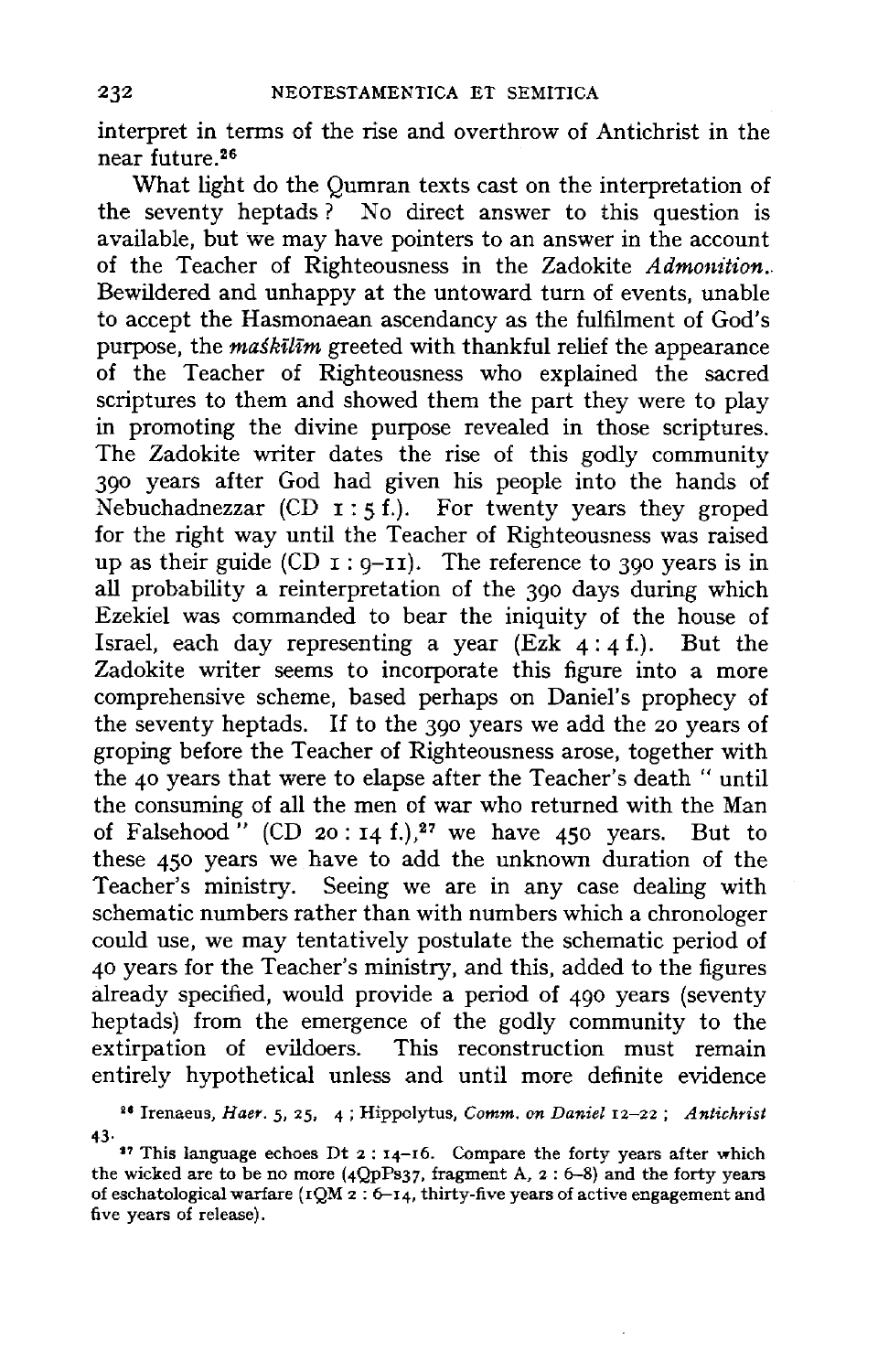comes to light, but in view of the many attempts made to interpret (or reinterpret) the seventy heptads during the last two centuries of the Second Commonwealth, it is antecedently probable that the Qumran community had its own interpretation, and that the Zadokite writer gives us an inkling of what it was.

## VI

In Daniel's last vision the career of Antiochus Epiphanes is outlined in recognizable conformity with what is otherwise known of him in Dn II: 21-35. What is known of his career after 165 B.C. bears no relation to the continuing forecast in vv. 40-45. Antiochus did not invade Egypt again, nor was it " between the sea and the glorious holy mountain " that he met his end. It is not surprising, therefore, that attempts were made (and in some quarters continue to be made) to interpret these verses of some other person or persons. Probably the earliest of such attempts is found in the Qumran *Rule of War,* parts of which may not ineptly be regarded as a sort of *midrash* on the end of Dn II and the beginning of Dn 12.

The eschatological warfare described in this document is to be waged **in** the first instance against the Kittim. Whether the Kittim of the *Rule of War* (and of the Qumran commentaries) are to be identified with the Seleucid forces or with the Romans is still a debated question, but the identification with the Romans is more probable. If we ask why the Romans should have been designated Kittim in the Qumran community, we need look no further for an answer than  $\overline{D}$ n 11 : 30, where the "ships of Kittim" that come against Antiochus are the Roman vessels that put Popilius Laenas and his companions ashore in Egypt in 168 B.c., with a message ordering Antiochus to return to his own territory forthwith.<sup>28</sup> If we ask further why the term Kittim is used for Romans in Dn II: 30, the answer may well be that this passage represents a reinterpretation of Balaam's oracle in Nu 24: 24, according to which " ships shall come from Kittim and shall afflict Asshur and Eber ".<sup>29</sup>

The Roman occupation of Judaea seemed to the men of Qumran to provide a setting in which at last they might expect

•• In the Targum of Onkelos, Kittim here is rendered by " Romans ".

<sup>38</sup> Polybius, *Hist.* 29, 27 ; Livy, *Hist.* 45, 12 ; Appian, *Syriake* 66. In the earlier " Septuagint " version of Dn II : 30, Kittim is rendered by " Romans ".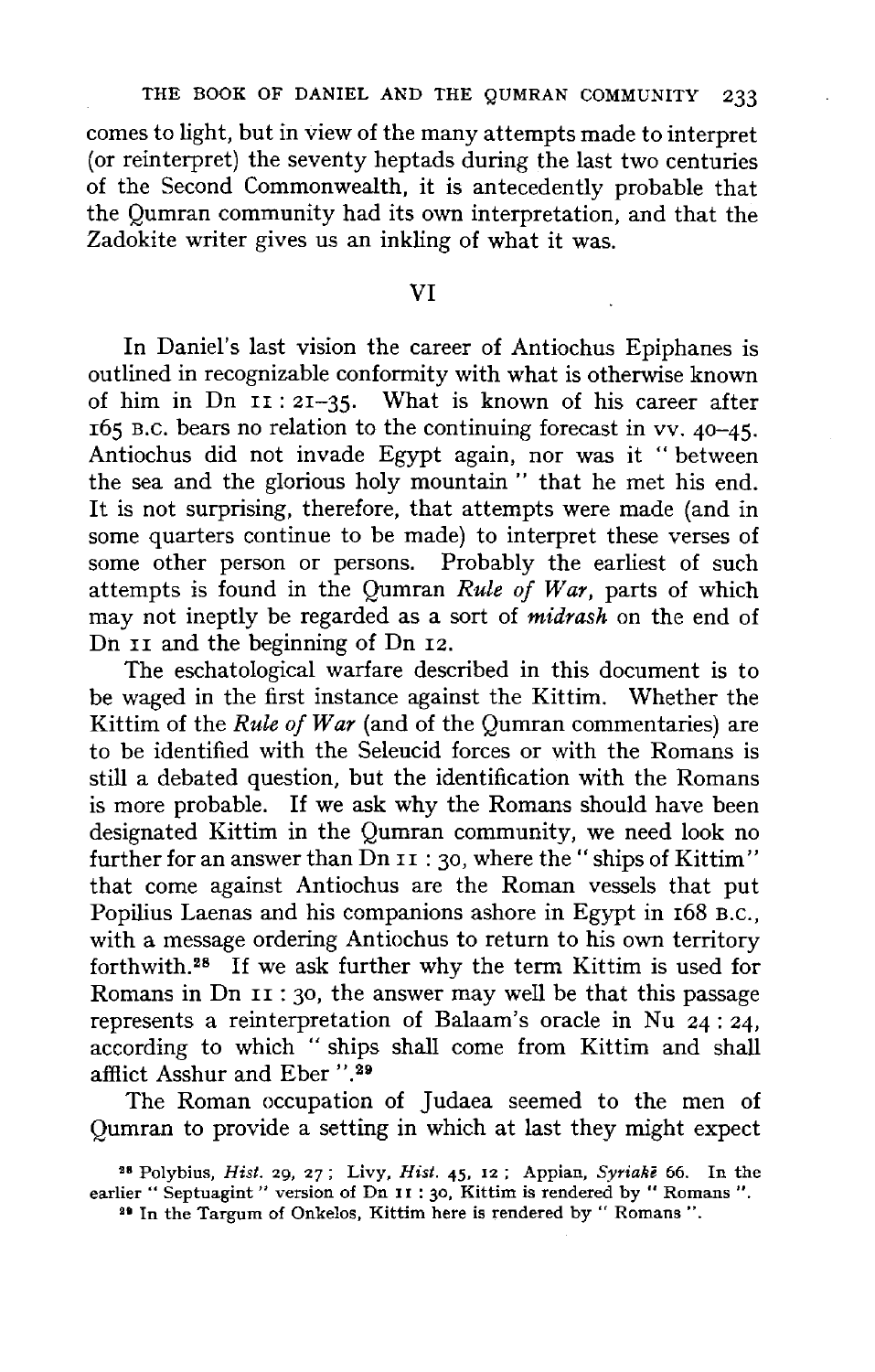the concluding scenes of Daniel's final vision to be enacted in real life. The plan of action was therefore drawn up for the time of trouble foretold in Dn 12: I. The sons of light were to take the field against the sons of darkness, the army of Belial, which consisted mainly of the " troops of the Kittim of Asshur " 30 the Roman forces in the province of Syria. Among other contingents of the army of Belial are " the violators of the covenant " {a truly Danielic touch), and also the nations mentioned in Dn II: 41-Edom and Moab and the children of Ammontogether with Philistia. " The king (?) of the Kittim in Egypt "--i.e. the commander of the Roman forces in Egypt (a reference to the king of the south of Dn  $II$  : 40)-is to be attacked by the sons of light as he goes forth to do battle against the "kings<sup>31</sup> of the north"  $(TQM I : I-4)$ . The warfare will be long and fluctuating, and attended by unmatched tribulation for the recipients of God's redemption, but with heavenly aid redemption will be secured, and "iniquity shall be vanquished, leaving no remnant"  $(1OM 1: 6)$ .

With this eager expectation may be compared a passage from the fragmentary *Book of Mysteries* (rQ 27) where, after an enigmatic reference to the "mysteries of iniquity" (raze pesa'),<sup>32</sup> it is further said of the ungodly:

They knew not the mystery  $(r\bar{a}z)$  that is to be and the former things they understood not; they knew not what was to come upon them nor could they save their life from the mystery that is to be. And this will be a sign for you that it is coming to pass : when the children of iniquity are shut up, evil will be banished from the presence of righteousness as darkness is banished before light ; and as smoke disappears and is no more, so will evil disappear for ever, and righteousness will be revealed like the sun, the regulator of the world. Then all who hold back  $33$  the wonderful mysteries (raze *pele')* shall be no more. Knowledge shall fill the world and there will be no more folly. The word shall assuredly come to pass; the oracle is true. <sup>84</sup>

<sup>30</sup> The archaic "Asshur" may be used here under the influence of Nu 24: 24. (Kittim and Asshur are similarly brought together in  $IQM$  II : II-12, but here the Old Testament passage quoted is Is  $31:8$ , which is echoed in Dn 8: 25; rr: 45.) Another of Balaam's oracles which played an important part in Qumran eschatology is the prediction of the "star out of Jacob" in Nu  $24:17$ ; see 1QM II :  $4-6$ ;  $4Qtest$  9-13; CD 7:  $19-21$ .<br><sup>31</sup> The singular of Dn 11 :  $40$  (" the king of the north ") has been (no doubt

de ignedly) altered to the plural.<br><sup>32</sup> Compare the *μυστήριον τῆς ἀνομίας* of 2 Th 2 : 7.<br><sup>33</sup> Compare the restrainer (το *κατέχον, ο κατέχων*) of 2 Th 2 : 6 f.

<sup>••</sup> *Discoveries in the Judaean Desert* I, Oxford, 1955, p. 103.